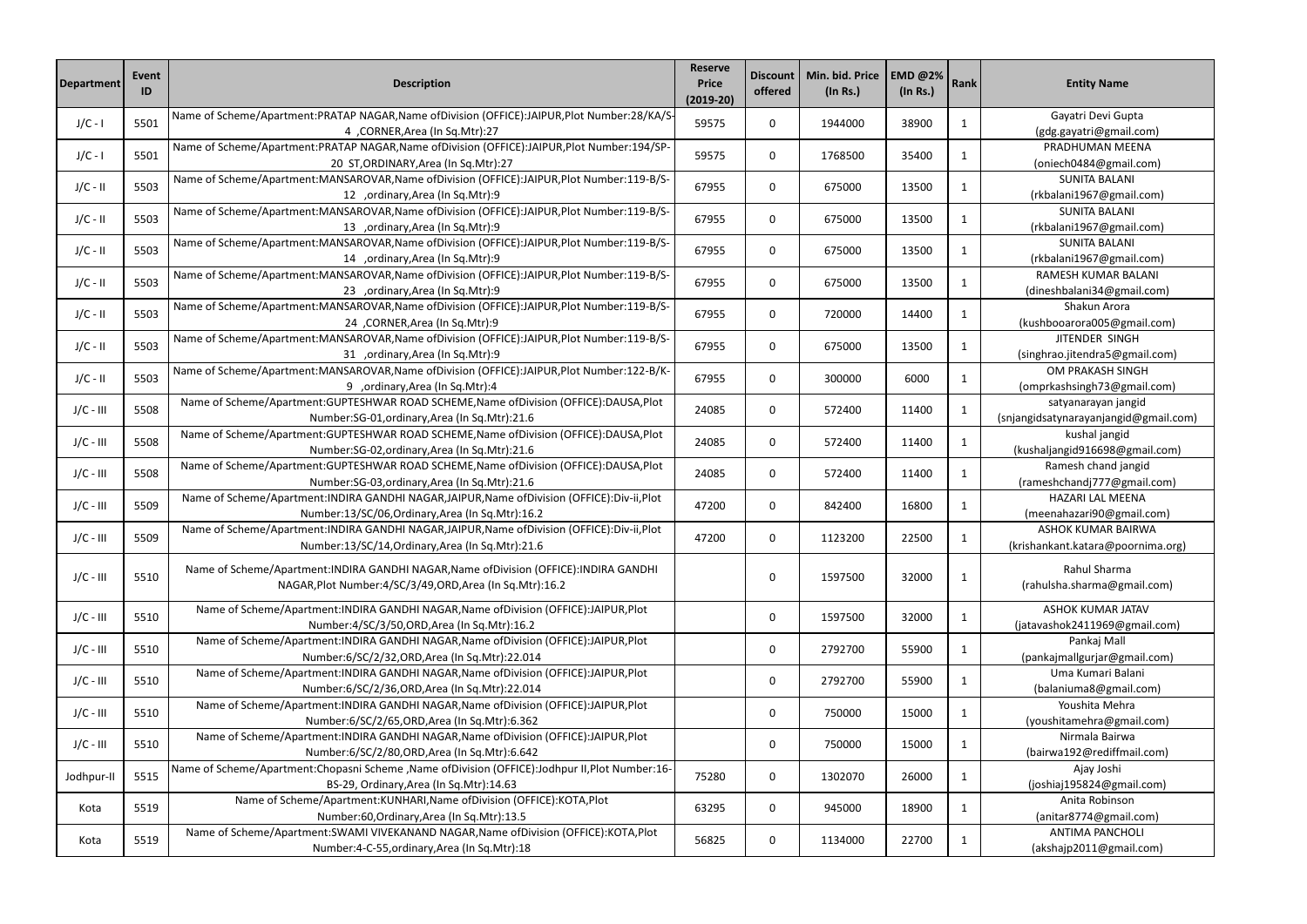| Department     | Event<br>ID | <b>Description</b>                                                                        | <b>Reserve</b><br><b>Price</b><br>$(2019-20)$ | offered | Discount   Min. bid. Price   EMD @2%   Rank<br>$($ ln Rs. $)$ | (In Rs.) | <b>Entity Name</b>             |
|----------------|-------------|-------------------------------------------------------------------------------------------|-----------------------------------------------|---------|---------------------------------------------------------------|----------|--------------------------------|
| Kota           | 5519        | Name of Scheme/Apartment:SWAMI VIVEKANAND NAGAR, Name of Division (OFFICE): KOTA, Plot    | 56825                                         |         | 1134000                                                       | 22700    | MAYARAM MEGHWAL                |
|                |             | Number:4-C-56, ordinary, Area (In Sq. Mtr): 18                                            |                                               |         |                                                               |          | (shrimayaramji@gmail.com)      |
| Kota           | 5519        | Name of Scheme/Apartment:SWAMI VIVEKANAND NAGAR, Name of Division (OFFICE): KOTA, Plot    | 56825                                         |         | 1134000                                                       | 22700    | <b>ANTIMA PANCHOLI</b>         |
|                |             | Number:4-C-57, Ordinary, Area (In Sq. Mtr): 18                                            |                                               |         |                                                               |          | (antimapancholi2020@gmail.com) |
| Kota           | 5519        | Name of Scheme/Apartment:SWAMI VIVEKANAND NAGAR, Name of Division (OFFICE): KOTA, Plot    | 56825                                         |         | 1188000                                                       | 23800    | Raja Ram Meena                 |
|                |             | Number:4-C-78, Corner, Area (In Sq. Mtr): 18                                              |                                               |         |                                                               |          | (rajarammeena10526@gmail.com)  |
| <b>UDAIPUR</b> | 5522        | Name of Scheme/Apartment: Mahi sarovar Vistaar, Name of Division (OFFICE): Banswara, Plot |                                               |         | 283500                                                        | 5700     | PARVATI KRISHNANI              |
|                |             | Number: S-10, Ordinary, Area (In Sq. Mtr): 10.5                                           | 22215                                         |         |                                                               |          | (pkrishnani79@gmail.com)       |
| <b>UDAIPUR</b> | 5522        | Name of Scheme/Apartment: Mahi sarovar Vistaar, Name of Division (OFFICE): Banswara, Plot | 22215                                         | 0       | 283500                                                        | 5700     | PARVATI KRISHNANI              |
|                |             | Number: S-11, Ordinary, Area (In Sq. Mtr): 10.5                                           |                                               |         |                                                               |          | (pkrishnani79@gmail.com)       |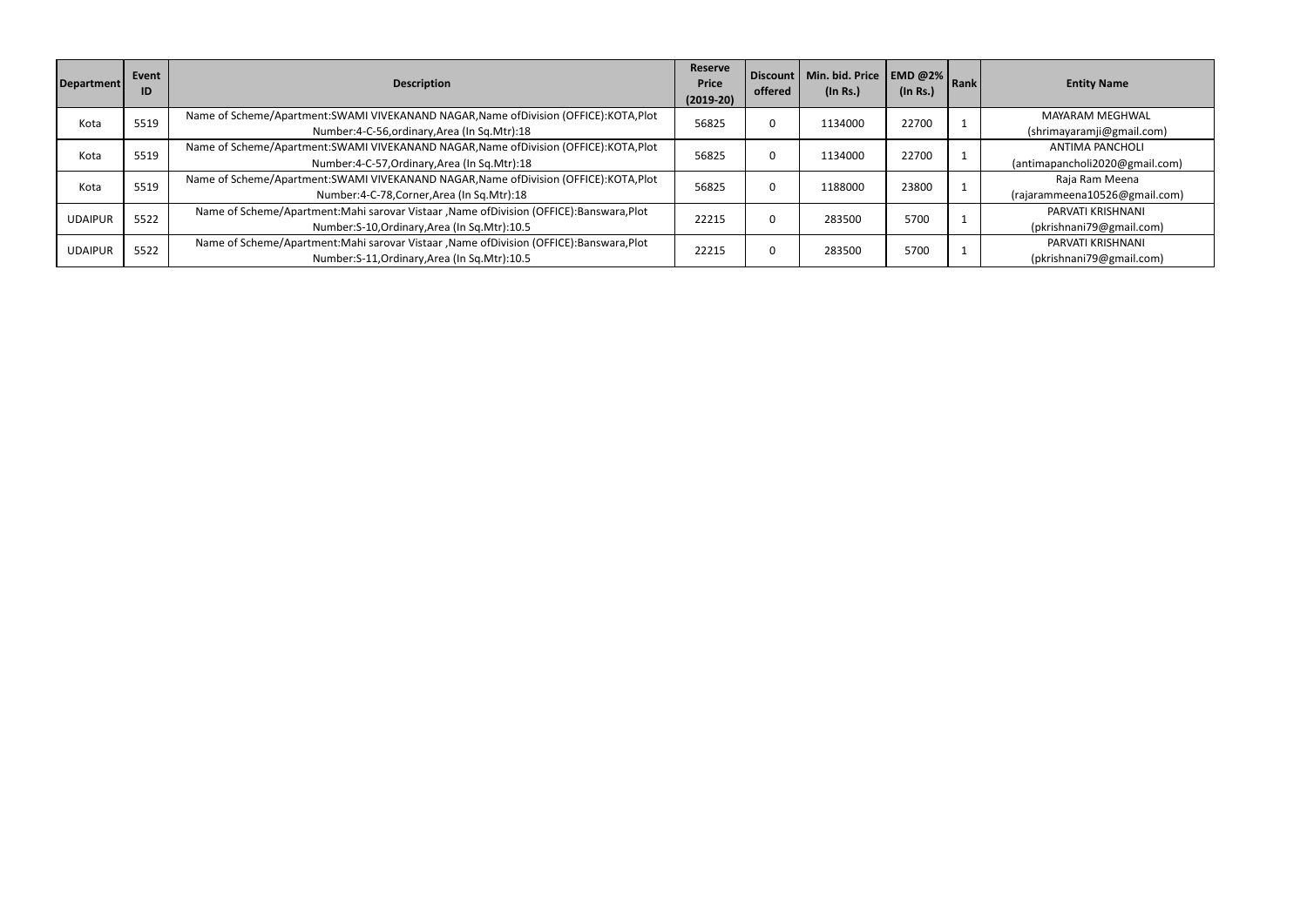| Evaluated<br><b>Price</b> |  |
|---------------------------|--|
| 1973727.00                |  |
| 1799500.00                |  |
| 675786.00                 |  |
| 675717.00                 |  |
| 675501.00                 |  |
| 675786.00                 |  |
| 731000.00                 |  |
| 675101.00                 |  |
| 300000.00                 |  |
| 572500.00                 |  |
| 572500.00                 |  |
| 572500.00                 |  |
| 842500.00                 |  |
| 1123451.00                |  |
| 1631558.00                |  |
| 1611000.00                |  |
| 2825108.00                |  |
| 2877777.00                |  |
| 765102.00                 |  |
| 756505.00                 |  |
| 1322070.00                |  |
| 1080000.00                |  |
| 1169000.00                |  |